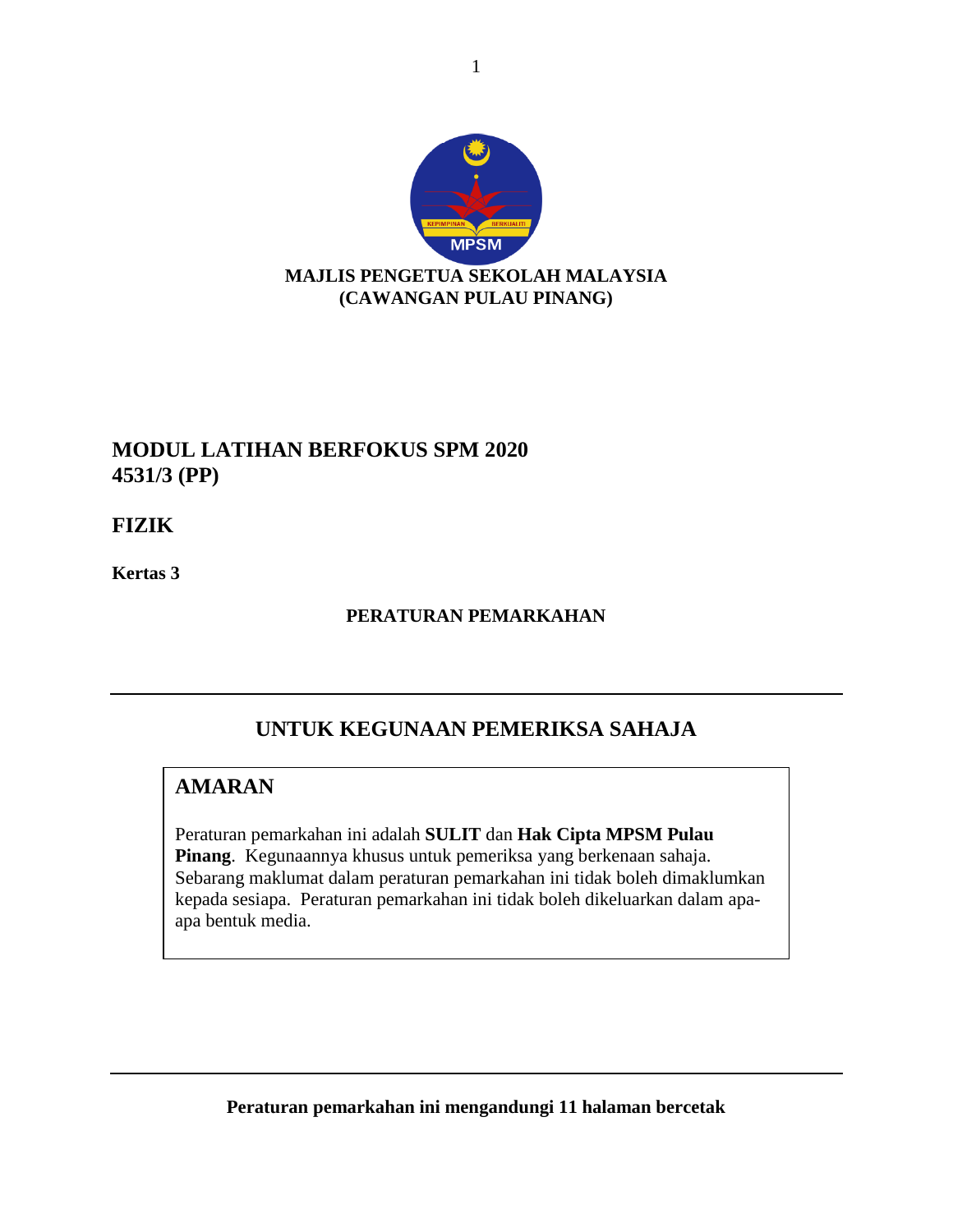### **SECTION A / BAHAGIAN A**

### QUESTION 1 / *SOALAN 1*

|   | Question                                    |                                                                                                                                                                               | <b>Answer</b>                                                                                                                                                                     | <b>Mark</b>    | <b>Total Mark</b> |
|---|---------------------------------------------|-------------------------------------------------------------------------------------------------------------------------------------------------------------------------------|-----------------------------------------------------------------------------------------------------------------------------------------------------------------------------------|----------------|-------------------|
| 1 | (a)(i)                                      |                                                                                                                                                                               | Height of trolley on the inclined plane from the floor, h<br>Ketinggian troli di atas landasan dari permukaan lantai, h                                                           | 1              |                   |
|   | Speed of trolley, v / Laju troli, v<br>(ii) |                                                                                                                                                                               |                                                                                                                                                                                   |                |                   |
|   | (iii)                                       | Mass of trolley / Jisim troli                                                                                                                                                 |                                                                                                                                                                                   | 1              |                   |
|   | $(b)$ (i)                                   | $s1 = 6.0$ cm<br>$s2 = 7.9$ cm<br>$s3 = 10.0$ cm<br>$s4 = 11.9$ cm<br>$s5 = 14.0$ cm                                                                                          | Value of s<br>5 values correct ----- $(2)$<br>4 or 3 values correct ------(1)<br>2 values and below ------- $(0)$                                                                 | $\overline{2}$ |                   |
|   | (ii)                                        | $v1 = 30.0$ $cm s^{-1}$<br>$v2 = 39.5$ $cms^{-1}$<br>$v3 = 50.0$ $cm s^{-1}$<br>$v4 = 59.5$ $cms^{-1}$<br>$v5 = 70.0$ $cm s^{-1}$<br>Accept ecf (error carried forward) for v | Value of $v$<br>5 values correct ----- $(2)$<br>4 or 3 values correct ------(1)<br>2 values and below ------- $(0)$<br>Accept 1 - 2 decimal places (ignore consistency d.p)       | $\overline{2}$ |                   |
|   | (iii)                                       | h / cm<br>10.0<br>20.0<br>30.0<br>40.0<br>50.0<br>1 mark – 3 columns for h, s, and $v$<br>1 mark – correct units for each h, s, and v                                         | $\overline{s}$ / cm<br>$\sqrt{cm s^{-1}}$<br>6.0<br>30.0<br>39.5<br>7.9<br>10.0<br>50.0<br>11.9<br>59.5<br>14.0<br>70.0<br>1 mark - all values of s and v are consistent to 1 d.p | 3              |                   |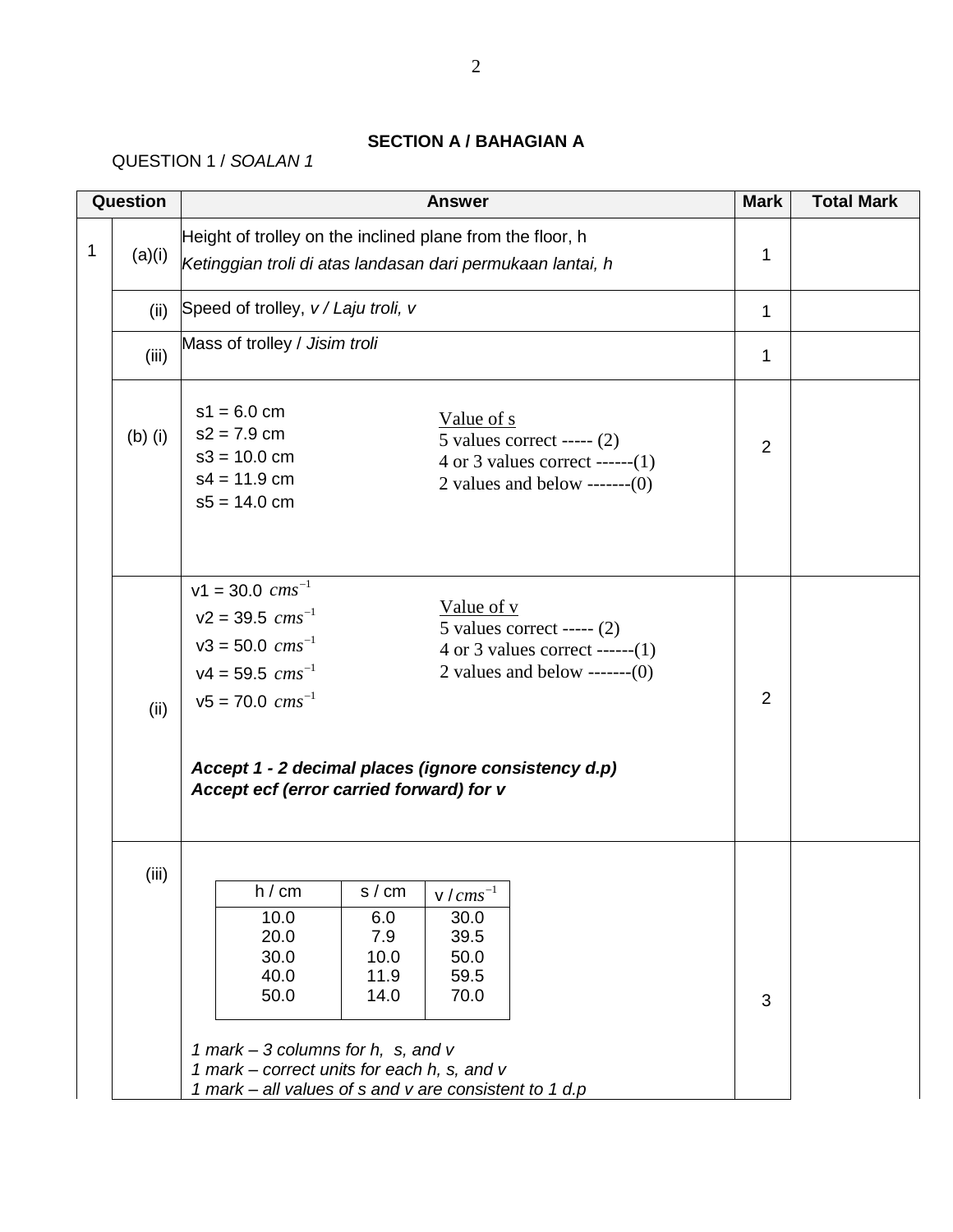| <b>Question</b>                                                            | <b>Answer</b>                                                                                                                                                                                                                                                                                                                                                                                                                                                                                                                                                                                                                       | <b>Mark</b> | <b>Total Mark</b> |
|----------------------------------------------------------------------------|-------------------------------------------------------------------------------------------------------------------------------------------------------------------------------------------------------------------------------------------------------------------------------------------------------------------------------------------------------------------------------------------------------------------------------------------------------------------------------------------------------------------------------------------------------------------------------------------------------------------------------------|-------------|-------------------|
| (c)                                                                        | Draw the graph of $\theta$ against x.<br>- Label y-axis and x-axis correctly $\checkmark$<br>A<br>B<br>- States the unit at the axis correctly $\checkmark$<br>$\mathcal{C}$<br>- Both axes with the even and uniform scale $\checkmark$<br>D<br>- 5 points correctly plotted: $\checkmark$<br>- at least 3 points correctly plotted $\checkmark$<br>Е<br>- a smooth best straight line $\checkmark$<br>F<br>- minimum size of the graph is $5 \times 4$ squares of 2 cm $\times$ 2 cm. $\times$<br>$7 \times -5$ marks<br>$6-5$ $\checkmark$ - 4 marks<br>$3-4$ $\checkmark$ - 3 marks<br>$2 \times 2$ marks<br>$1 \times -1$ mark | 5           |                   |
| (d)<br>v increases linearly with h.<br>v bertambah secara linear dengan h. |                                                                                                                                                                                                                                                                                                                                                                                                                                                                                                                                                                                                                                     | 1           |                   |
|                                                                            | Total                                                                                                                                                                                                                                                                                                                                                                                                                                                                                                                                                                                                                               |             | 16                |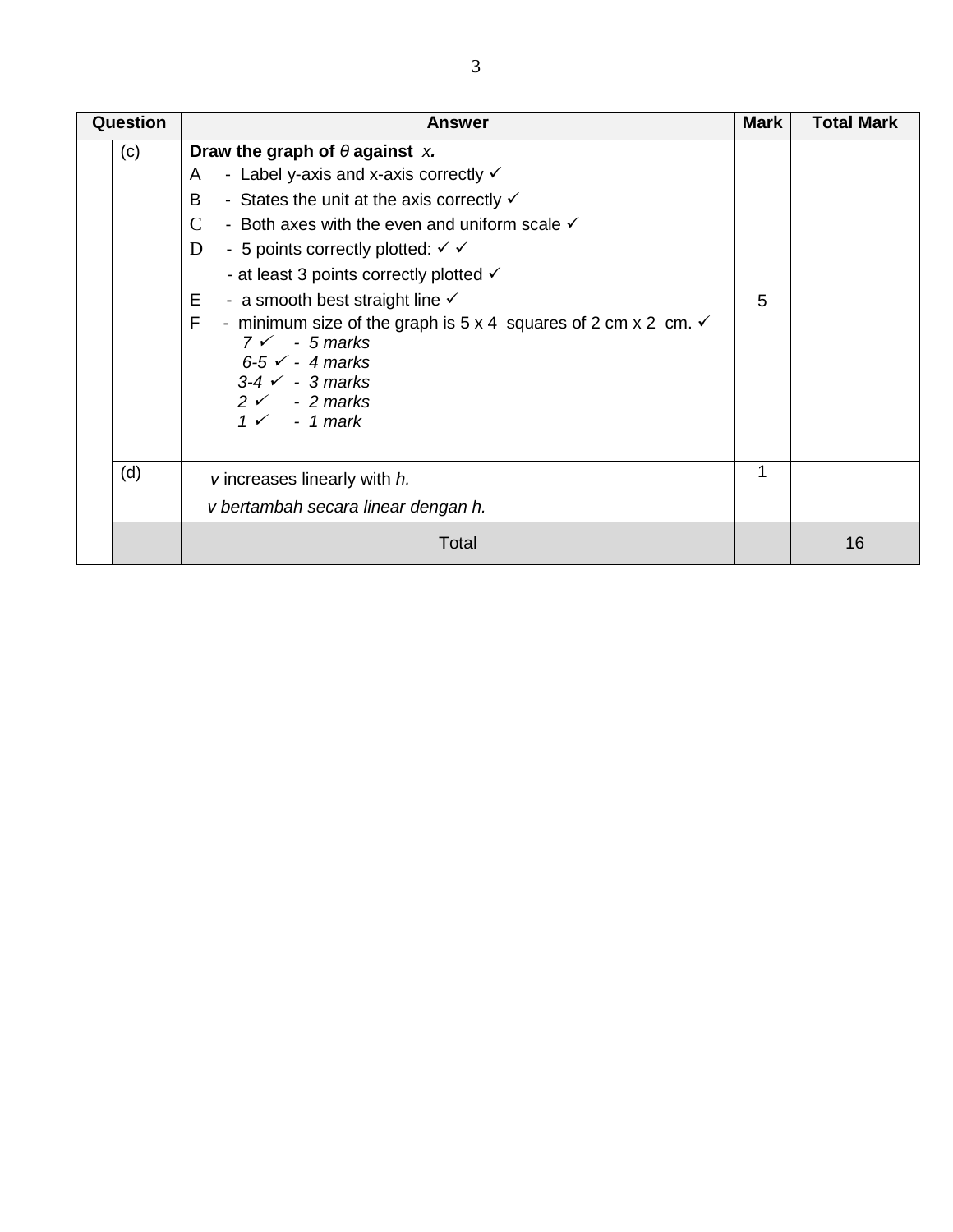#### **QUESTION 2**

| Soalan/<br><b>Question</b>   | Jawapan/Answer                                                             | Markah/<br><b>Marks</b> |
|------------------------------|----------------------------------------------------------------------------|-------------------------|
| (a) (i)<br>$\overline{2}$    |                                                                            | 1                       |
|                              | R increases linearly with $\frac{1}{4}$ .                                  |                         |
|                              | R bertambah secara linear dengan $\frac{1}{4}$ .                           |                         |
|                              | Show the extrapolation on the graph<br>Tunjukkan ektrapolasi pada graf     | 1                       |
| $(a)$ (ii)<br>$\overline{c}$ | Show on the graph horizontal line from R = 1.6 $\Omega$ , // vertical line | $\mathbf{1}$            |
|                              | until it touches the $\frac{1}{4}$ axis.                                   |                         |
|                              | $\frac{1}{A}$ = 0.80 mm <sup>-2</sup>                                      | 1                       |
|                              | $A = 1.25$ mm <sup>2</sup>                                                 | 1                       |
| $(a)$ (iii)<br>2             | <b>Gradient of the graph</b>                                               |                         |
|                              | draw triangle on graph, show $\Delta$ with an acceptable size.             | 1                       |
|                              | (Minimum size triangle: 4 x 4 squares of 2 cm x 2 cm /<br>8 cm x 8 cm)     |                         |
|                              | <b>Substitute correctly</b><br>Pengantian dengan betul                     | 1                       |
|                              | $1.6 - 0.2$<br>$0.8 - 0.0$                                                 |                         |
|                              | (answer with correct unit/Jawapan dengan unit yang betul)                  | 1                       |
|                              | 1.75 $\Omega$ mm <sup>2</sup>                                              |                         |
|                              |                                                                            |                         |
|                              |                                                                            |                         |
|                              |                                                                            |                         |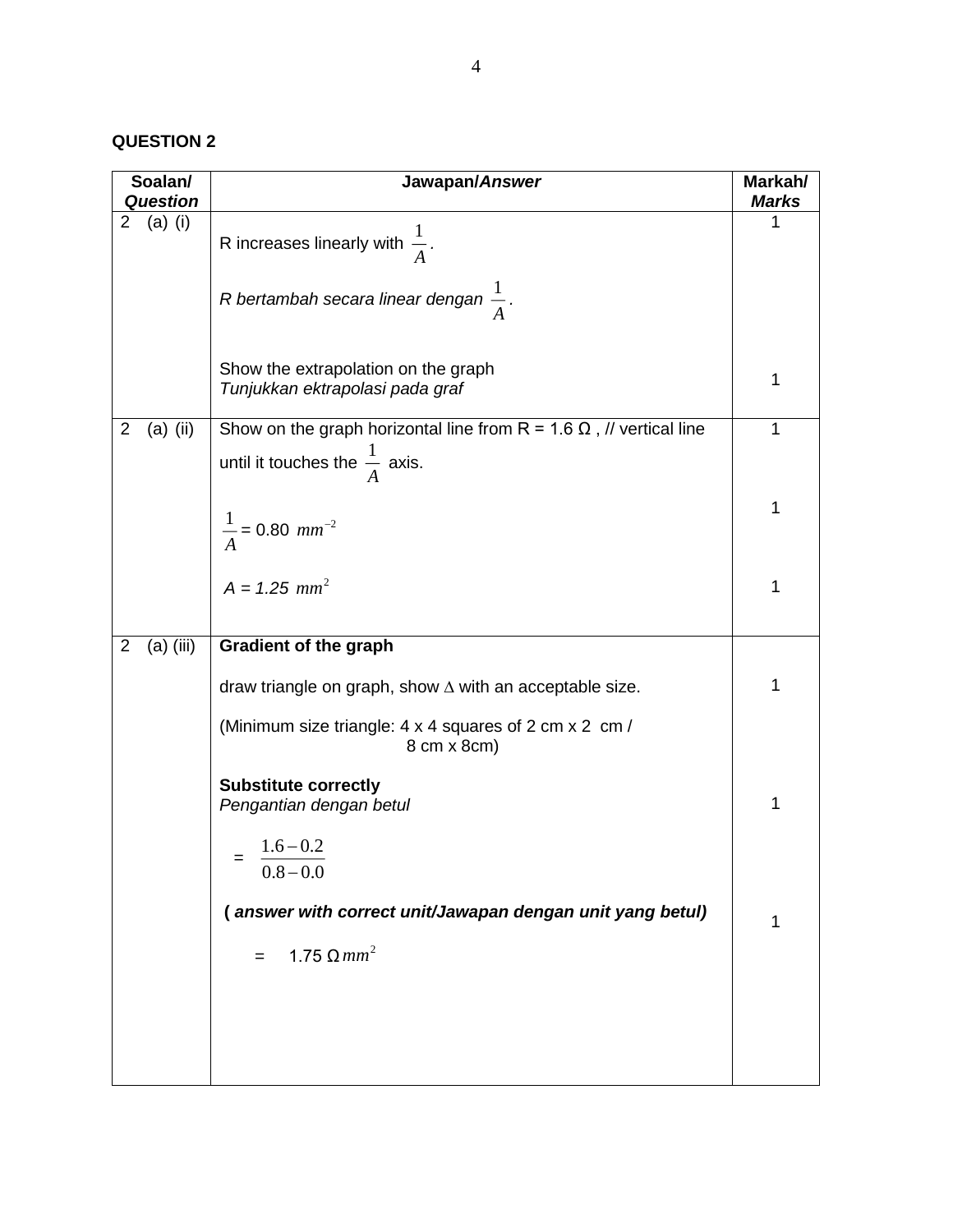|   | $(b)$ (i)  | $R = \frac{\rho l}{\rho}$                                                                                                                                                                                                                                                                                                                                                                                                                                                                                      |    |  |
|---|------------|----------------------------------------------------------------------------------------------------------------------------------------------------------------------------------------------------------------------------------------------------------------------------------------------------------------------------------------------------------------------------------------------------------------------------------------------------------------------------------------------------------------|----|--|
|   |            | $\rho = \frac{RA}{I} = \frac{gradient}{I}$<br>Tunjukkan perkaitan                                                                                                                                                                                                                                                                                                                                                                                                                                              | 1  |  |
|   |            | $1.75 \Omega$ mm <sup>2</sup><br>Tunjukkan gantian<br>150mm                                                                                                                                                                                                                                                                                                                                                                                                                                                    | 1  |  |
|   |            | $=1.12\times10^{-2} \Omega$ mm<br>Jawapan yang betul<br>$^{\textregistered}$<br>$1.12\times10^{-5}$ $\Omega$ m                                                                                                                                                                                                                                                                                                                                                                                                 | 1  |  |
| 2 | $(b)$ (ii) | Make sure the all the connections all the tightly connected.<br>Pastikan semua sambungan disambung dengan ketat //<br>Switch off the circuit if no reading is taken to avoid wire from<br>getting too hot<br>Tutup suis litar jika tidak membuat bacaan untuk menggelakkan<br>terlalu panas. //<br>The position of eye should be perpendicular with the scale of<br>Ammeter/Voltmeter when taking the reading<br>Kedudukan mata mestilah berserenjang dengan skala<br>ammeter/volmeter semasa mengambil bacaan |    |  |
|   |            | <b>JUMLAH</b>                                                                                                                                                                                                                                                                                                                                                                                                                                                                                                  | 12 |  |
|   |            |                                                                                                                                                                                                                                                                                                                                                                                                                                                                                                                |    |  |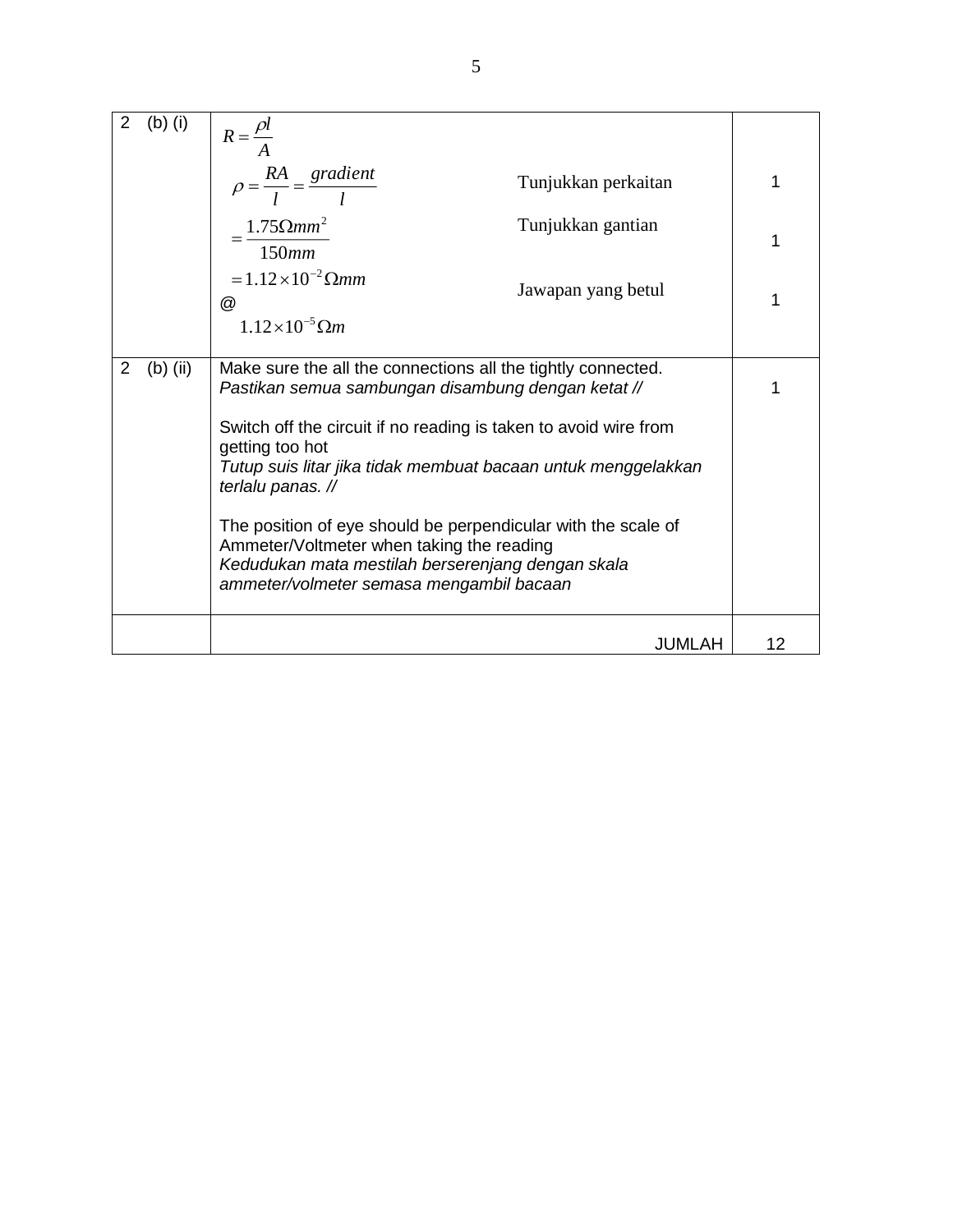## **SECTION B / BAHAGIAN B**

QUESTION 3 / SOALAN 3

| $\mathbf{3}$ |        | State a suitable inference                                                                                                                                                                                                       | 1            | 1            |
|--------------|--------|----------------------------------------------------------------------------------------------------------------------------------------------------------------------------------------------------------------------------------|--------------|--------------|
|              | (a)    | The distance of image is influenced by the distance of object<br>Jarak imej dipengaruhi oleh jarak objek                                                                                                                         |              |              |
|              |        | State a relevant hypothesis                                                                                                                                                                                                      | 1            | 1            |
|              | (b)    | The longer the object distance, the shorter the image distance<br>Jika jarak objek bertambah, maka jarak imej berkurang                                                                                                          |              |              |
|              |        | State the aim of experiment                                                                                                                                                                                                      | 1            | 1            |
|              | (c)(i) | To study the relationship between the object distance and the image<br>distance                                                                                                                                                  |              |              |
|              |        | Untuk mengkaji hubungan antara jarak objek dan jarak imej.                                                                                                                                                                       |              |              |
|              |        | State the manipulated variable and the responding variable                                                                                                                                                                       |              |              |
|              | (ii)   | Manipulated: object distance // jarak objek,<br>Responding: image distance // jarak imej                                                                                                                                         | 1<br>1       | 2            |
|              |        | State ONE variable that kept constant                                                                                                                                                                                            | $\mathbf{1}$ | $\mathbf{1}$ |
|              |        | Focal length (of the lens)<br>Panjang fokus (kanta)                                                                                                                                                                              |              |              |
|              |        | <b>Complete list of apparatus and materials</b>                                                                                                                                                                                  | $\mathbf{1}$ | 1            |
|              | (iii)  | Bulb/ray box / candle/other object, power supply, connecting wire, convex<br>lens, screen, meter rule<br>Mentol/kotak sinar/lilin/ dll (sebagai objek), bekalan kuasa, wayar<br>penyambung, kanta cembung, skrin, pembaris meter |              |              |
|              |        | (accept – if label in diagram or stated in procedure)                                                                                                                                                                            |              |              |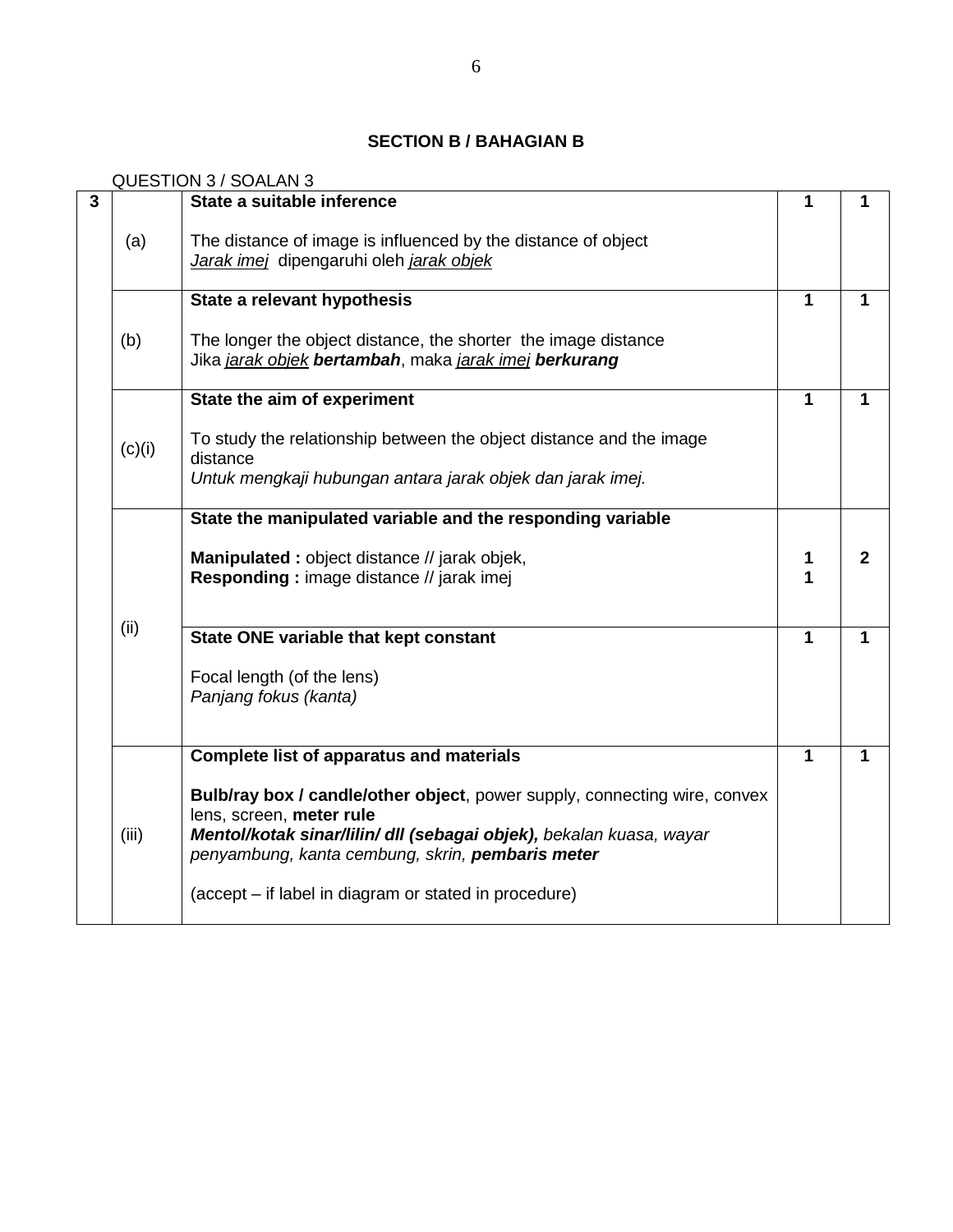|      | <b>Arrangement of apparatus:</b>                                                                                                                                                                                                                                                                                                                                                                                                                                                                                                                                                                                                                                                                                                                                                                                                    | 1           | 1 |
|------|-------------------------------------------------------------------------------------------------------------------------------------------------------------------------------------------------------------------------------------------------------------------------------------------------------------------------------------------------------------------------------------------------------------------------------------------------------------------------------------------------------------------------------------------------------------------------------------------------------------------------------------------------------------------------------------------------------------------------------------------------------------------------------------------------------------------------------------|-------------|---|
| (iv) | Jarak<br>Jarak<br>objek, u<br>imej, $v$<br><b>Mentol</b><br><b>Skrin</b><br>Kanta cembung<br>Pemegang<br>kanta<br>Bekalan kuasa<br>Pembaris meter<br>Must label: screen, convex lens, object                                                                                                                                                                                                                                                                                                                                                                                                                                                                                                                                                                                                                                        |             |   |
| (v)  | State the method of controlling the manipulated variable<br>Start the experiment by putting the convex lens at the distance, $u = 15.0$ cm<br>from the bulb.<br>Mulakan eksperimen dengan meletakkan kanta cembung pada jarak, $\mathbf{u} =$<br>15.0 cm dari mentol<br>State the method of measuring the responding variable<br>Adjust the screen until the sharp and clear image formed on the screen.<br>Measure the image distance using meter rule<br>Skrin dilaraskan sehingga imej yang jelas dan tajam terbentuk di atas skrin.<br>Ukur jarak imej, v dengan menggunakan pembaris meter<br>Repeat the experiment at least 4 times<br>The experiment is repeated with object distance, $u = 20.0$ cm, 25.0 cm, 30.0<br>cm dan 35.0 cm<br>Ulang eksperimen dengan jarak objek, $u = 20.0$ cm, 25.0 cm, 30.0 cm dan<br>35.0 cm | 1<br>1<br>1 | 3 |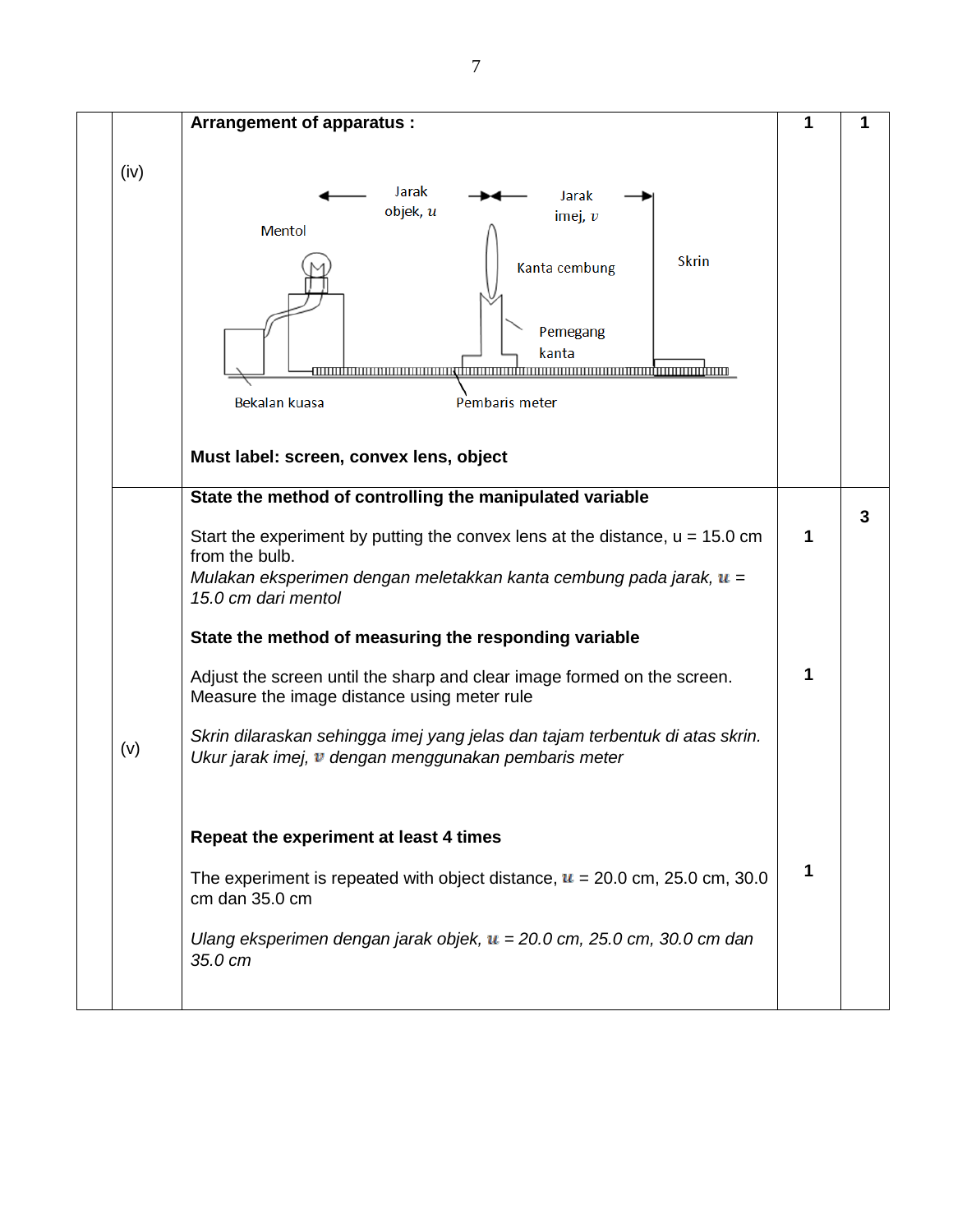|       | <b>Tabulation of data:</b>                       |                             |    | 1  |
|-------|--------------------------------------------------|-----------------------------|----|----|
|       | Object distance                                  | Image distance              |    |    |
|       | Jarak objek, u / cm                              | Jarak imej, $v / cm$        |    |    |
|       | 15                                               |                             |    |    |
| (vi)  | 20                                               |                             |    |    |
|       | 25                                               |                             |    |    |
|       | 30                                               |                             |    |    |
|       | 35                                               |                             |    |    |
| (vii) | Analyze the data.<br>image distance / jarak imej | Object distance/Jarak objek | 1  | 1  |
|       | <b>Total marks</b>                               |                             | 13 | 13 |
|       | <b>Maximum</b>                                   |                             | 12 | 12 |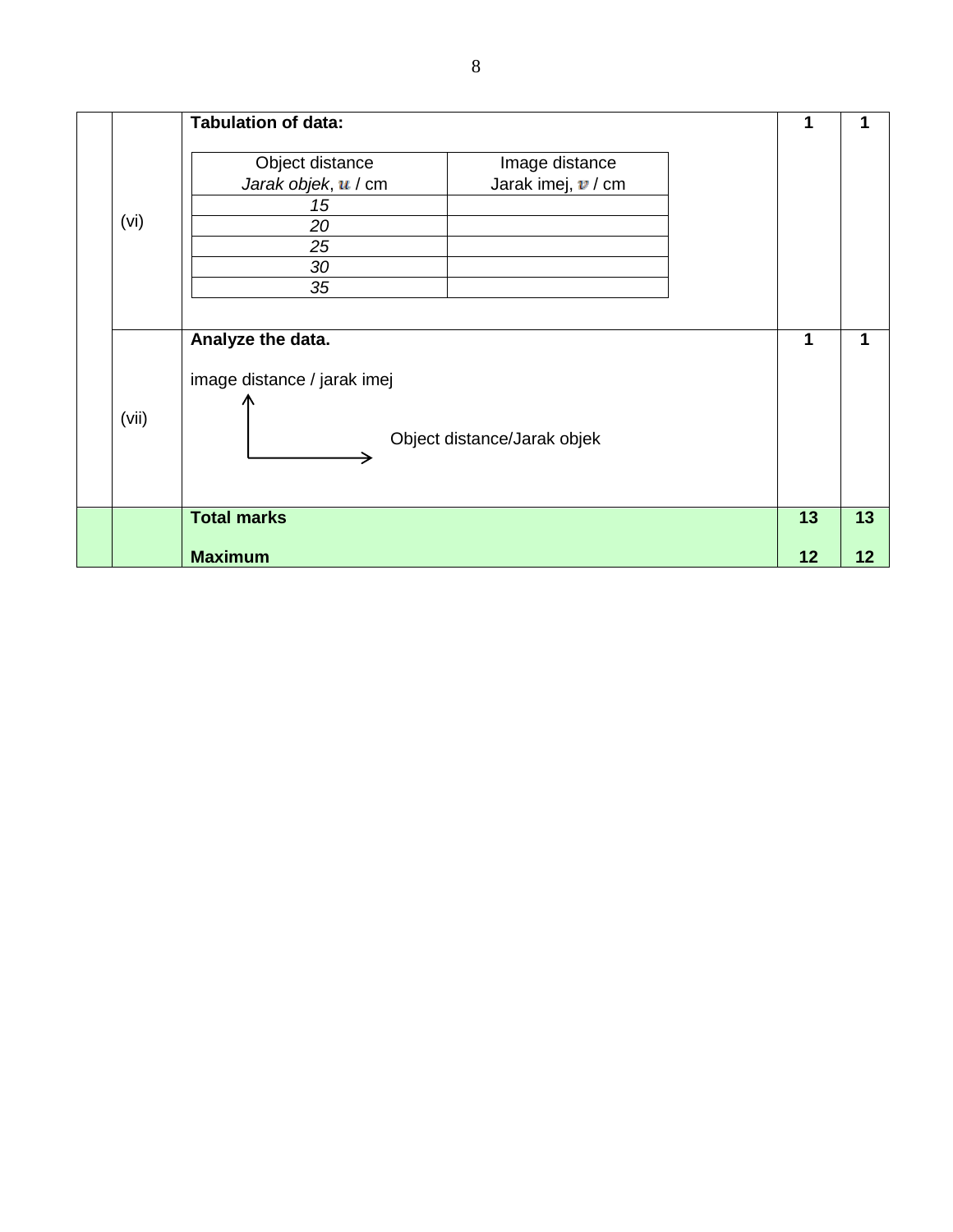### **QUESTION 4 / SOALAN 4**

| 4 |        | State a suitable inference                                                                                                                       | 1 | 1              |
|---|--------|--------------------------------------------------------------------------------------------------------------------------------------------------|---|----------------|
|   | (a)    | Wavelength depends on the depth of water<br>Panjang gelombang bergantung kepada kedalaman air                                                    |   |                |
|   |        | (any suitable answer with cause and effect)                                                                                                      |   |                |
|   |        | State a relevant hypothesis                                                                                                                      | 1 |                |
|   | (b)    | The higher the depth, the higher the length of wavelength<br>Semakin bertambah kedalaman air, semakin bertambah panjang<br>gelombang             |   |                |
|   |        | State the aim of experiment                                                                                                                      | 1 | 1              |
|   | (c)(i) | To study the relationship between the depth and the wavelength<br>Untuk mengkaji hubungan antara kedalaman dengan panjang gelombang              |   |                |
|   |        | State the manipulated variable and the responding variable                                                                                       |   |                |
|   |        | Manipulated variable: Depth, d<br>Pemboleh ubah dimanipulasikan: kedalaman, d                                                                    | 1 | $\overline{2}$ |
|   | (ii)   | Responding variable: Wavelength, $\lambda$<br>Pemboleh ubah bergerak balas: Panjang gelombang, $\lambda$                                         | 1 |                |
|   |        | State ONE variable that kept constant                                                                                                            | 1 | 1              |
|   |        | Fixed variable: Frequency<br>Pemboleh ubah dimalarkan: Frekuensi                                                                                 |   |                |
|   |        | <b>Complete list of apparatus and materials</b>                                                                                                  | 1 | 1              |
|   |        | Ripple tank, glass block, stroboscope, white paper, metre rule, water<br>Tangki riak, blok kaca, stroboskop, kertas putih, pembaris metre, water |   |                |
|   |        | (accept - if label in diagram or stated in procedure)                                                                                            |   |                |
|   | (iii)  | Bold = mesti ada                                                                                                                                 |   |                |
|   |        |                                                                                                                                                  |   |                |
|   |        |                                                                                                                                                  |   |                |
|   |        |                                                                                                                                                  |   |                |
|   |        |                                                                                                                                                  |   |                |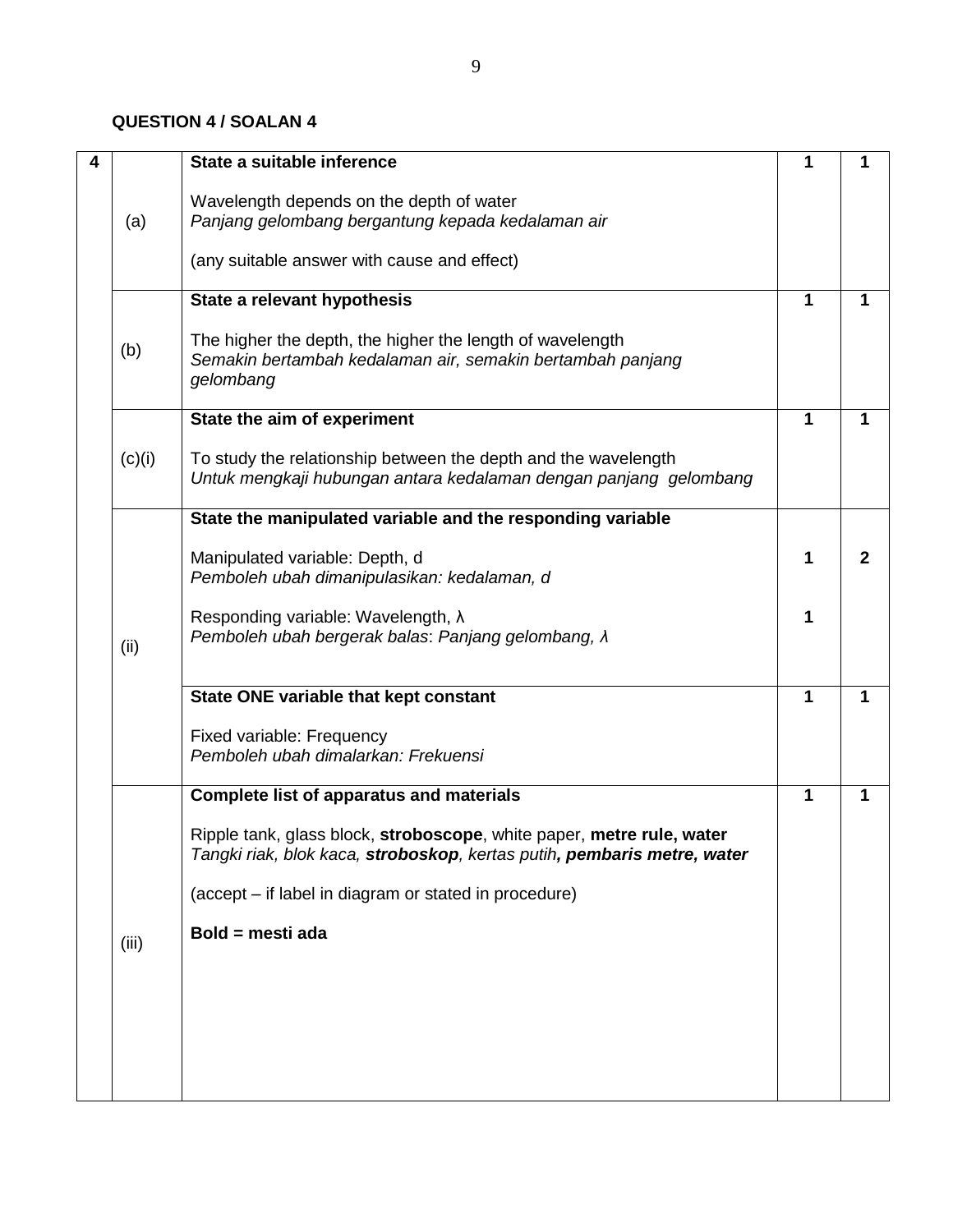|      | Arrangement of apparatus:                                                                                                                                                                                                                                                                            | 1 | 1 |
|------|------------------------------------------------------------------------------------------------------------------------------------------------------------------------------------------------------------------------------------------------------------------------------------------------------|---|---|
| (iv) | .amp<br>Motor<br>Water<br>Perspex<br>plate<br>Mechanical<br>strboscope<br>Vibrating<br>bar<br>White paper<br>(screen)<br>Plane water waves<br>(Mesti label: lampu dan air)                                                                                                                           |   |   |
|      | State the method of controlling the manipulated variable                                                                                                                                                                                                                                             |   |   |
|      | A ripple tank filled with water is set up.<br>A rectangular glass bock is immersed in the centre of the tank so that the<br>depth of water is 1 cm.<br>Tangki riak yang diisi dengan air disediakan.<br>Blok kaca bentuk segiempat tepat diletakkan di tengah tangki riak agar<br>kedalaman air 1 cm | 1 | 3 |
|      | State the method of measuring the responding variable                                                                                                                                                                                                                                                |   |   |
| (v)  | The motor is switched on.<br>The wavelength is observed through stroboscope and is measured<br>Motor dihidupkan<br>Panjang gelombang dibekukan menggunakan stroboskop, dan diukur                                                                                                                    | 1 |   |
|      | Repeat the experiment at least 4 times                                                                                                                                                                                                                                                               |   |   |
|      | Repeat the experiment with 4 different values of depth such as 2 cm, 3 cm,<br>4 cm and 5 cm                                                                                                                                                                                                          |   |   |
|      | Ulang eksperimen dengan kedalaman yang berbeza, seperti 2 cm, 3 cm,<br>4 cm, and 5 cm                                                                                                                                                                                                                | 1 |   |